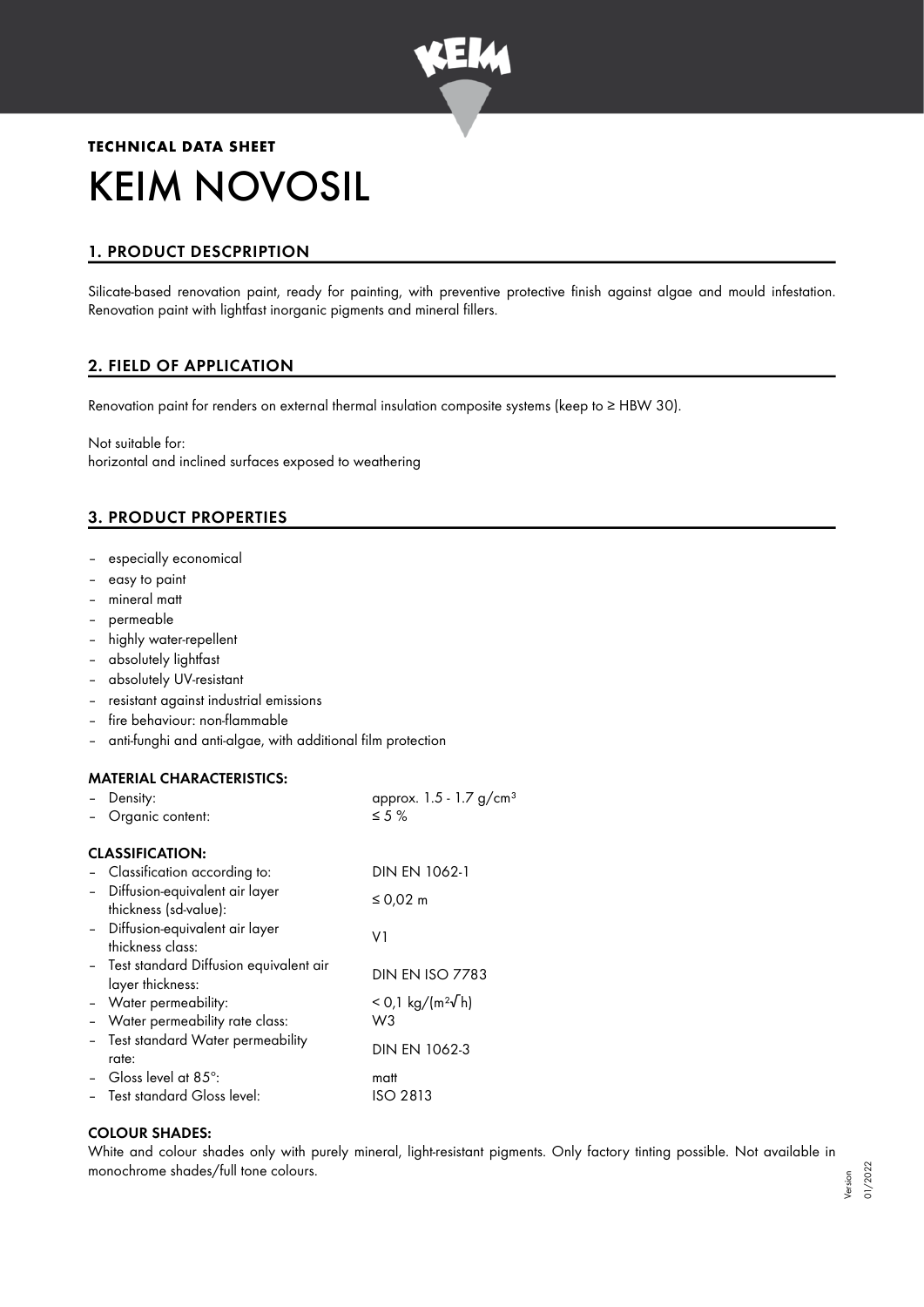## 4. APPLICATION INSTRUCTIONS

#### SUBSTRATE PREPARATION:

The substrate must be dry, sound, free from chalking, clean and dust-free. Loose parts of existing coatings have to be removed by suitable means. Defective areas must be filled and texture-matched with a suitable repair material. Any sinter layer on new renders must be removed with KEIM Ätzflüssigkeit (lime remover) according to instructions. New render areas (repairs) are generally to be pretreated with KEIM Ätzflüssigkeit (lime remover) according to the specifications in the Technical Data Sheet. Algae, fungi or lichens must be removed professionally, thoroughly and without residues. After cleaning and drying of the surface, KEIM Algicid-Plus is used for disinfection. After a reaction time of at least 24 hours, the treated disinfected surface can be refinished. Prime highly absorbent or sanding mineral surfaces with KEIM Spezial-Fixativ. However, highly absorbing or sanding organic surfaces should be primed with KEIM Indulaqua. For repaired substrates and substrates with structural differences or hairline cracks, perform the base coat with the higher filled KEIM Soldalit-Grob instead of KEIM Novosil.

#### PREPARATION OF MATERIAL:

Stir up KEIM Novosil thoroughly before application.

#### APPLICATION:

KEIM Novosil can be painted, rolled or airless sprayed (nozzle: ≥ 435 ). Primer coat: Apply KEIM Novosil in the normal case undiluted or depending on the absorbency of the substrate, diluted up to max. 5 % with KEIM Spezial-Fixativ.

Final coat: Apply KEIM Novosil undiluted.

#### CONSUMPTION:

approx. 0,30 l/m² for two coatings.

These material consumption values are guide values for smooth substrates. Exact consumption values must be determined by means of test areas.

#### CLEANING OF TOOLS:

Clean immediately with water.

## 5. PACKAGING

| <b>Container content</b> | Unit of measure | Quantity on pallet | Type of container |
|--------------------------|-----------------|--------------------|-------------------|
|                          |                 | 24                 | bucket            |
|                          |                 | ZΩ                 | bucket            |
| つろ                       |                 | 80                 | bucket            |

## 6. STORAGE

| max. storage time | <b>Storage conditions</b>      |  |
|-------------------|--------------------------------|--|
| 12 months         | cool<br>frost-free             |  |
|                   | keep container tightly sealed. |  |

#### STORAGE INFORMATION:

Material residues from opened containers should be refilled into smaller containers to keep the air space in the bucket as low as possible.